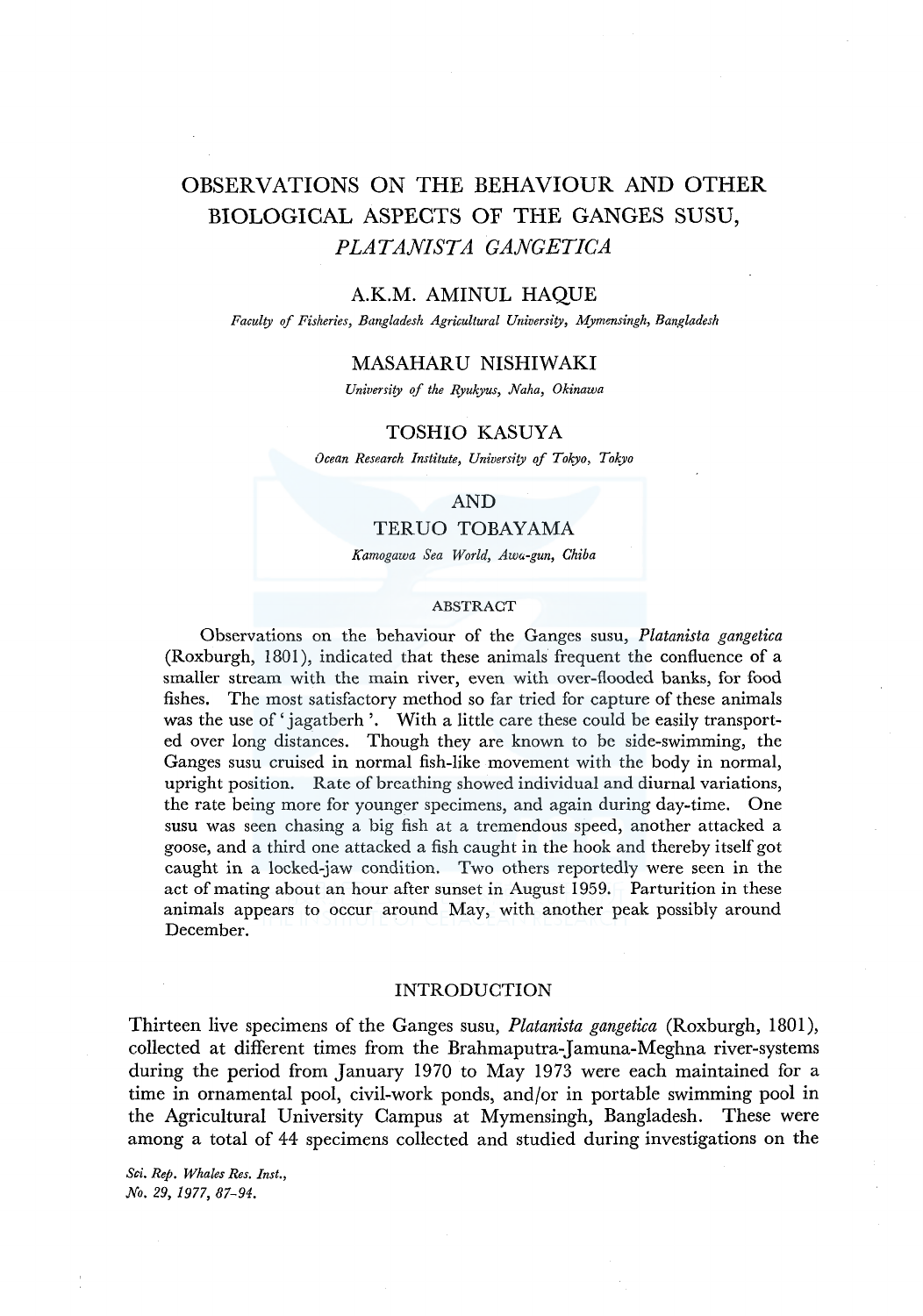#### 88 HAQUE, NISHIWAKI, KASUYA AND TOBAYAMA

biology of the Ganges susu. Various aspects of their behaviour during captivity in these small, artificial waterbodies as well as on land and in the river were studied.

## METHOD OF CAPTURE

The Ganges susu were found to avoid fast-moving boats, and seemed to be able to sense the presence of nets set in the vicinity. Various methods were tried for capture of these animals. The most satisfactory method was, however, found to be the use of a special type of seine-net, locally called 'jagatberh' used for catching bigger carps and other fishes in the river when the water-level was low. A row of such nets mounted on specially constructed rafts is placed across the river at two points each usually several kilometers apart. Dolphins are found to frequent the confluence of a smaller stream with the main river evidently for food-fishes (Kasuya and Aminul Haque, 1972). This was true even with over-flooded bank of the river. If the two components of the jagatberh were placed in the river enclosing such confluences, chances are that several specimens of dolphin would be rounded up towards the end of the jagatberh operation. Care has to be taken to remove the dolphins from the net as quickly as possible, as otherwise the dolphins may get entangled in the net, and get drowned.

Harpooning may be possible at the confluence of two streams frequented by dolphins, but this was not tried.

## HANDLING

On land the dolphins were relatively calm, showing not much of visible distress. When picked up, they would struggle, within manageable limits, trying to wriggle out of hands. An interesting thing noted in a number of cases was that supported on one hand placed just below the throat-region, the dolphins became calm and still, stopping all strugglings. This was most pronounced in a calf about three weeks old (No. 33, 76 cm,  $\varphi$ ) that had been held in the swimming pool for 30 days since 8 June 1970.

#### TRANSPORTATION

Transportation on land from the place of capture to Mymensingh was easily done on a stretcher by two men, or on the lap by one man-longer distances being covered by rickshaws or trains with the animal left on the footboard or on the floor of the train compartment, as the case may be. The animal was loosely wrapped up with a length of rug leaving the blow-hole uncovered, the rug being kept wet by occasional sprinkling of water so as to keep the skin moist and cool. When released in artificial waterbodies, like ponds, the animals recovered in no time, without any apparent ill-effects. The breathing rate stabilised slowly from little under 500 times per hour on land to about 65 times per hour in water.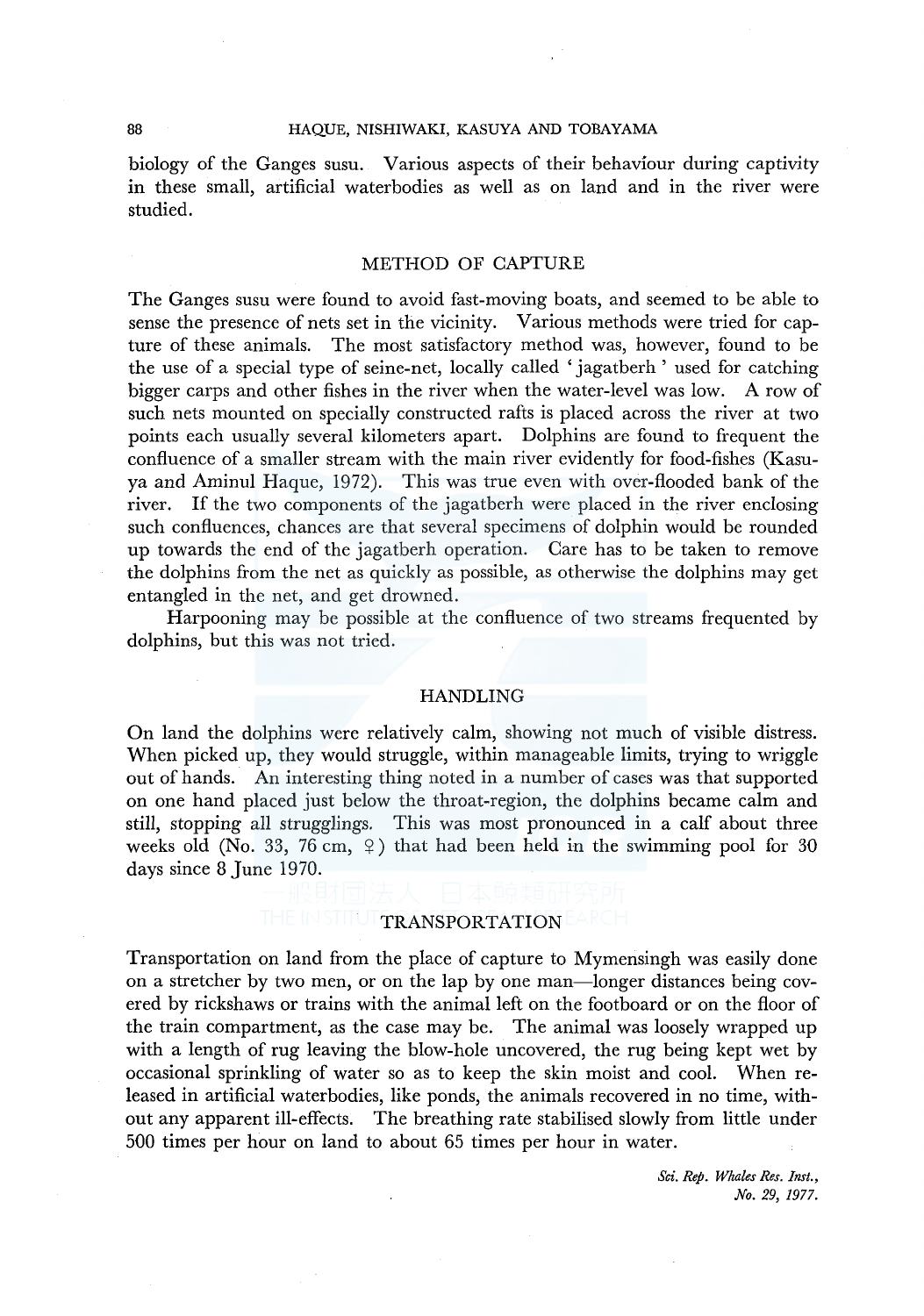#### BEHAVIOUR OF GANGES SUSU 89

For really long distances covering several thousand kilometers (Mymensingh-Dacca, 200 km by truck; Dacca-Bangkok-Manila-Tokyo, 5,000 km by plane; and in some cases, Tokyo-Kamogawa, 100 km by truck again) the animals, duly wrapped up with wet rug, were placed in wooden crates of suitable size lined with polyethylene sheets and with 7-10 cm of water added. The animals stood the long journeys, in some cases, of about 21 continuous hours, surprisingly well, and recovered from the shock of the unusual journey fairly quickly.

#### SWIMMING

In confined, shallow waters-for example, in ornamental pool  $(865 \times 360 \times$ 45 cm deep, with a fountain-base,  $65\times65$  cm, in the middle), small pond (960 $\times$  $725 \times 80$  cm deep), or swimming pool (450 cm dia.  $\times 105$  cm deep)—the dolphins swam on one side nodding the head continuously in ' yes ' motion. One remarkable thing noted is that, of the thirteen specimens observed in shallow waters, all except one swam in anti-clockwise direction, that is, on the right side, while only one swam in clockwise direction or on the left side. This 'right- or 'left-handedness' may well be controlled genetically, so that occasional individuals with left side-swimming may not be unexpected.

The Indus susu, *P. minor* Owen, 1853, has also been reported to be a sideswimming cetacean with individuals moving either clockwise or anti-clockwise (Herald *et al.,* 1969). We are, however, inclined to believe that side-swimming in the Ganges susu is only one aspect of its swimming behaviour under specific environmental conditions-like small, confined area and depth of the waterbody. Further, contrary to popular explanation for side-swimming, this may not have anything to do with food-seeking or food-catching.

On one occasion, as described elsewhere in this paper *(vide infra),* a specimen of the Ganges susu was seen chasing a big fish in the river at a tremendous speed. This was a normal, fish-like swimming movement, with the body in normal, upright position.

## TERRITORY FORMING

Ganges susu are non-gregarious creatures (Kasuya and Aminul Haque, 1972), although occasional two-most probably mother and calf as suggested by sizedifference—have been seen swimming up or down the river.

Two specimens (No. 31, 138 cm,  $\varphi$ ; and No. 32, 123 cm,  $\varphi$ ) maintained in a pond during the period from 17 May to 21 August 1970, established themselves in two mutually exclusive areas in the pond, never crossing-as far as could be ascertained from their surfacings-into each other's territory. Also, they were observed never fighting with, or chasing, each other in the pond. These observations were true of two other specimens (No. 22, 188 cm,  $\delta$ ; No. 24, 166 cm,  $\delta$ ) similarly maintained in another pond.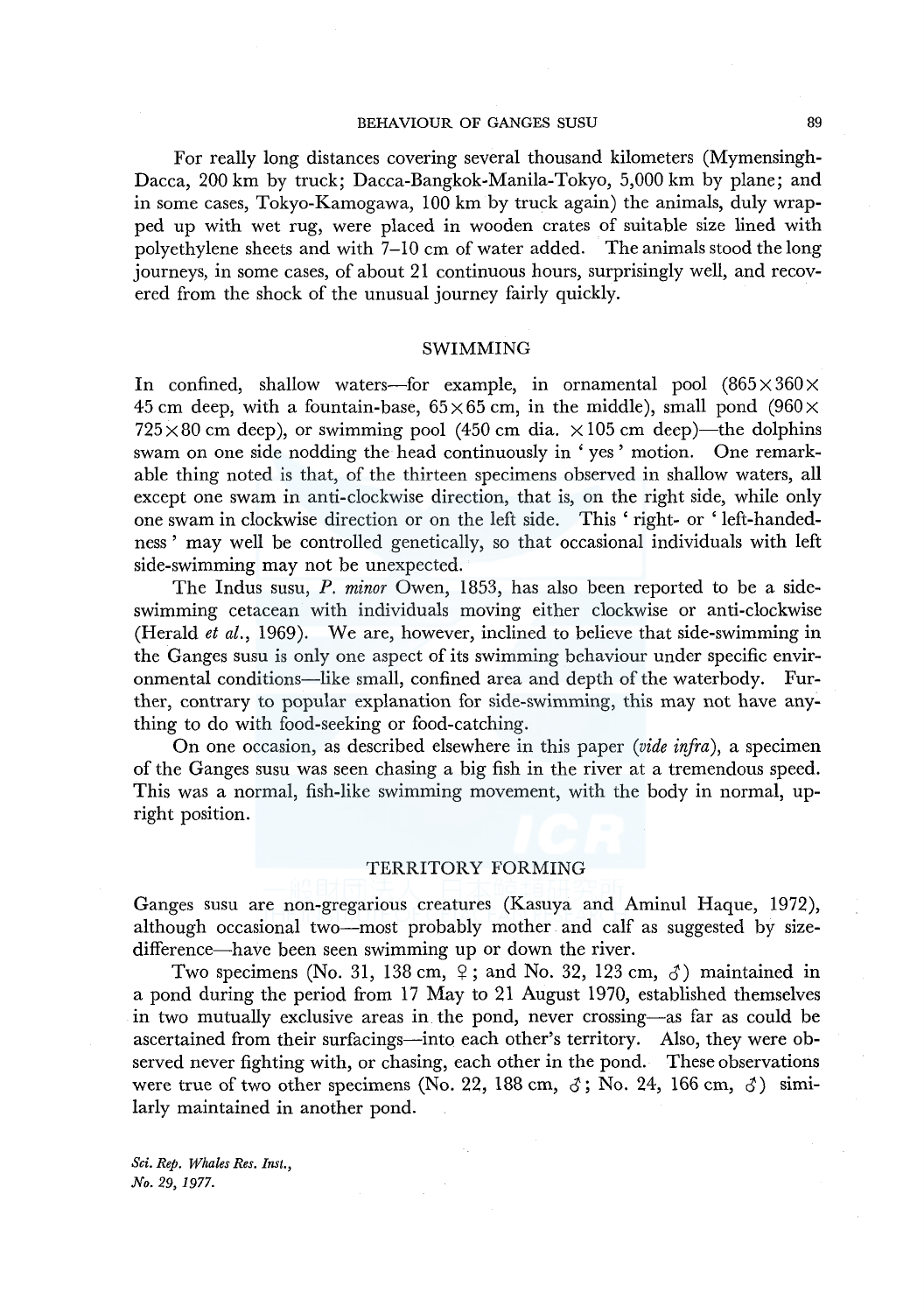## BREATHING RATE

The ' blowing' of the Ganges susu is a composite act—exhalation, quickly followed by inhalation-both done so quickly within a fraction of a second that the two sounds appear to be of one single action. It is interesting to note, however, that on one occasion on 15 May 1973 a specimen (No. 38, 91 cm,  $\zeta$ ) placed on a table in the Laboratory was found to have missed inhalation in one blowing, which was followed after only two seconds by another blowing, this time only inhalation taking place, so that for all practical purposes there were two separate blowings for exhalation and inhalation with a two-second interval between the two.

There were individual and diurnal variations in the rates of breathing of these animals. Record of breathing as kept for different specimens maintained in artificial waterbodies as well as on land has been summarised in Table 1 below. It may be noted from the Table that the minimum breathing rates for any individuals

TABLE 1. RATES OF BREATHING OF SEVEN SPECIMENS OF *PLATANISTA GANGETICA* UNDER DIFFERENT CONDITIONS

(Unless otherwise stated, breathing rate was recorded for 60 continuous minutes each time within the hours mentioned.)

|                    |                                  | Size<br>$\rm (cm)$ | Date                             | Rate of breathing per hour |                            |                            |                            |                            |                            |                            |
|--------------------|----------------------------------|--------------------|----------------------------------|----------------------------|----------------------------|----------------------------|----------------------------|----------------------------|----------------------------|----------------------------|
| $S$ pecimen<br>No. | Sex                              |                    |                                  | On land                    |                            |                            | In water                   |                            |                            |                            |
|                    |                                  |                    |                                  | 0600<br>to<br>1000<br>hrs. | 1200<br>to<br>1600<br>hrs. | 1900<br>to<br>1830<br>hrs. | 0600<br>to<br>1000<br>hrs. | 1200<br>to<br>1600<br>hrs. | 1700<br>to<br>1830<br>hrs. | 0000<br>to<br>0100<br>hrs. |
| 22                 | $\vec{\delta}$                   | 188                | $27 - 4 - 70$<br>$8 - 5 - 70$    |                            |                            |                            | 53<br>43                   | 52<br>42                   | 58                         |                            |
| 24<br>31           | $\vec{\delta}$<br>$\overline{Q}$ | 166<br>138         | $8 - 5 - 70$<br>$15 - 5 - '70$   |                            |                            |                            | 58<br>121/2a               | 54<br>129/2 <sup>a</sup>   |                            |                            |
|                    |                                  |                    | $16 - 5 - 70$<br>$17 - 5 - 70$   |                            | 492b)                      | 348b)                      | 127/2 <sup>a</sup>         |                            |                            |                            |
|                    |                                  |                    | $26 - 5 - 70$<br>$21 - 8 - 70$   |                            |                            |                            | 40                         | 64                         |                            |                            |
| 32                 | <b>ි</b>                         | 123                | $15 - 5 - '70$<br>$16 - 5 - 70$  |                            |                            |                            | $121/2^{a}$<br>$127/2^{a}$ | 129/2 <sup>a</sup>         |                            |                            |
|                    |                                  |                    | $17 - 5 - 70$<br>$26 - 5 - 70$   |                            | 444b)                      | $204^{b}$                  |                            | 67                         |                            |                            |
| 33                 | ¥                                | 76                 | $21 - 8 - 70$<br>$9/10 - 6 - 70$ |                            |                            |                            | 88                         |                            |                            | 106e                       |
| 36                 | $\, \mathfrak{P}$                | 130.5              | $24 - 6 - 70$<br>$30 - 9 - '70$  |                            |                            |                            | 88<br>96                   | 68<br>92                   |                            | 40<br>58                   |
| 38                 | δ                                | 91.0               | $15 - 5 - 73$                    | 156 <sup>d</sup>           |                            |                            |                            |                            |                            |                            |

<sup>a)</sup> Combined data for two specimens (Nos. 31 & 32.)

b) Breathing recorded for 15 minutes (and multiplied by 4) while being transported in a railway compartment.

c) Breathing recorded one day after capture.

d> Breathing recorded for 10 minutes (and multiplied by 6) in the laboratory half an hour after arrival by road.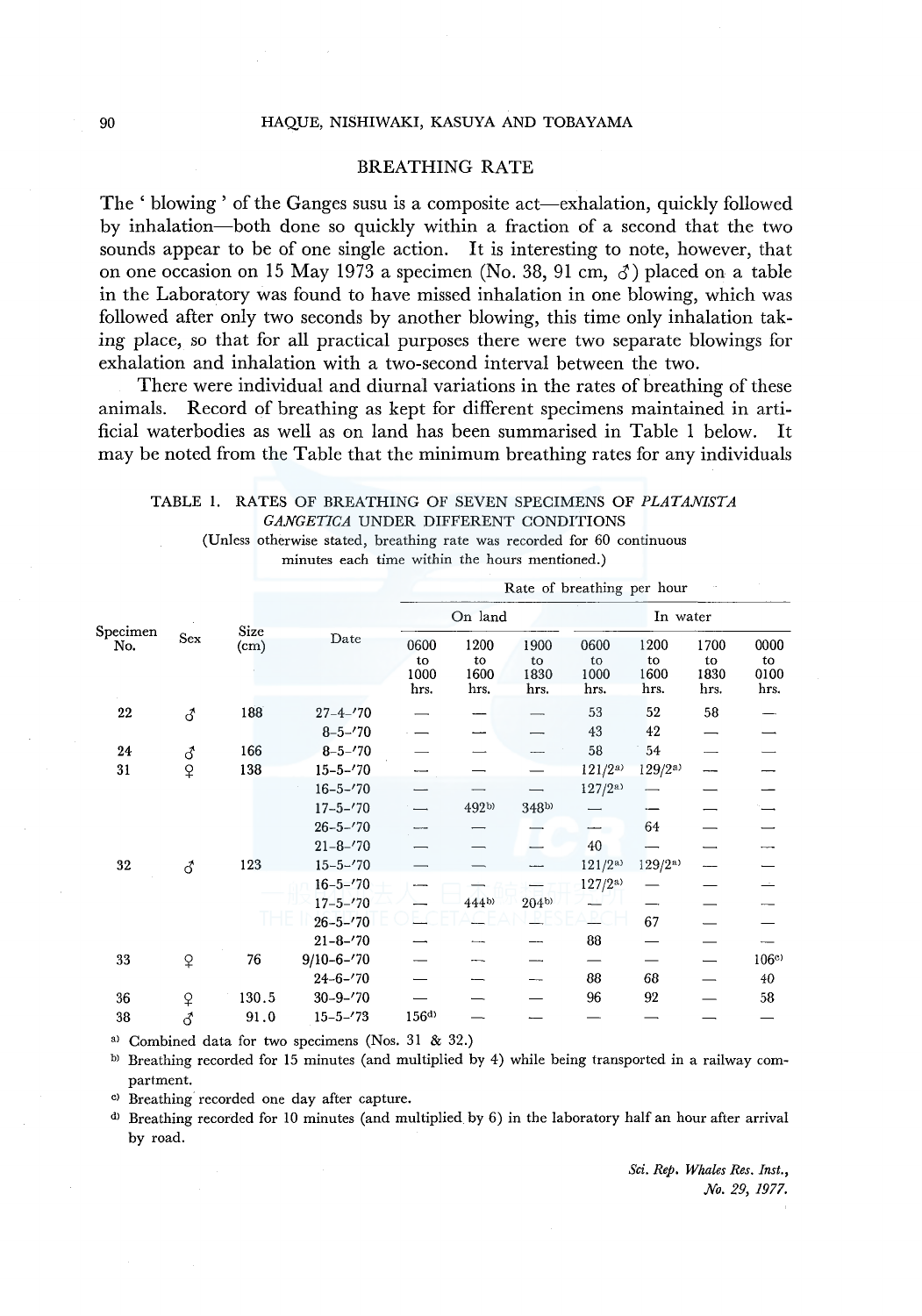were recorded for two specimens (Nos. 33 and 36) at nights, and the same could indicate their hours of sleeping. Two other specimens (Nos. 31 and 32) also recorded low breathing rates (on 21 August 1970) when they had in fact become very much emaciated due apparently to starvation. One of these latter two specimens (No. 31) died some 10 hours after the minimum breathing rate of 40 per hour had been recorded, and the other specimen was sacrificed the next day.

During transportation, the breathing rate of these animals was, for obvious reasons, significantly higher than under acclimatised state in water.

## FEEDING HABITS

(a) *Acceptance or rejection of food:* While specimens of the Ganges susu readily accepted food (small fishes) from the handler in the ornamental pool and in the oceanarium, those kept in the pond did not accept food offered to them, nor did they seem to take any food from the pond which had previously been stocked with an assortment of fishes of various sizes. Specimens left in ponds seemed to have slowly starved to death as the general emaciated state of health and post-mortem examination of the stomach would indicate.

(b) *Attack on a goose:* Specimen No. 22, while in a pond, once bit the neck of a domestic goose, *Anser cygnopsis cygnoides,* while the latter was, in its characteristic manner, probing the pond-bottom for food. The dolphin, however, loosened its grip and the goose managed to come out of the water. The injured goose was then slaughtered, and on examination the neck and part of head were found to have rows of tooth-marks on both the sides, establishing that the goose had really been bitten by the dolphin (Plate I, Fig. 1).

( c) *Dolphin caught in a hook:* An unusual case of a dolphin getting caught in a hook was brought to light on 28 September 1970. On the preceding night two anglers had placed a series of hooks each hanging from a bamboo rod, and fixed near the bank of the river. There were live baits (small fish or frog) hooked to the line, the hooks just touching the surface of water. This was a common local method of catching such predatory fishes as freshwater shark *(Wallago attu,* a kind of Teleostomi), featherback *(Notopterus chitala)* and snakeheads *(Channa striatus* and *C. marulius).* 

At about 0200 hours, local time, the anglers were attracted by violent splashing sounds from the direction of one of the hooks. They took this to be caused by an extra-large freshwater shark, and hauled it up with a push-net. They were, however, shocked to see a Ganges susu instead, and decided to present the curious specimen to the Faculty of Fisheries across the river. When the specimen was brought to us early in the morning, we were bewildered to understand the circumstances under which the dolphin got caught in the hook. As stated above, the hook had a live bait of a frog or small fish, which lured to the hook a 36 cm freshwater shark, which, in its turn, attracted the dolphin. On examination the hook at the end of a length of string, was found deep into the oesophagus of the fish, which, in its turn got caught in the jaws of the mammal, the hook nowhere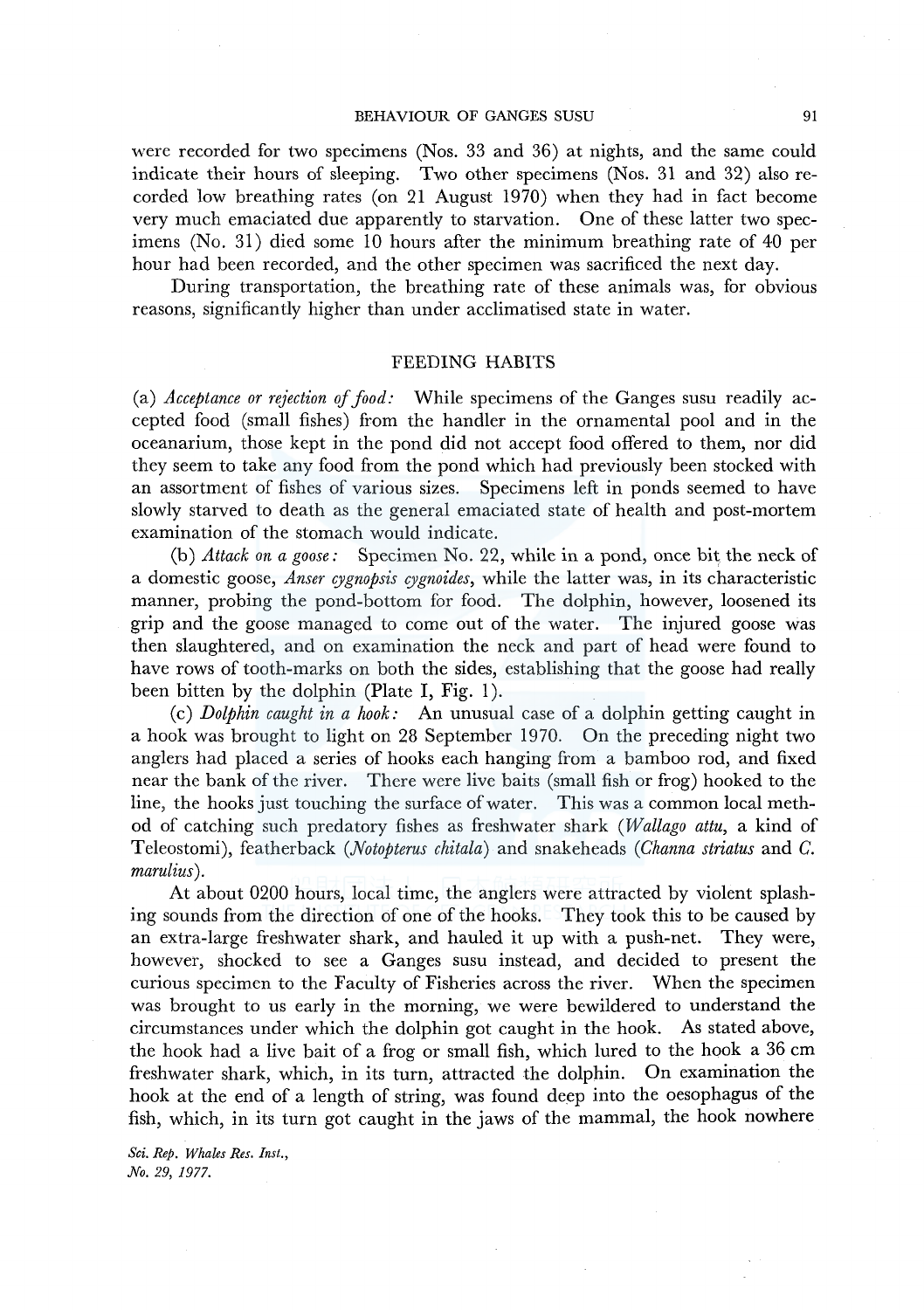#### 92 HAQUE, NISHIWAKI, KASUYA AND TOBAYAMA

even touching the jaws of the latter. Apparently, the dolphin found itself in a 'locked-jaw ' condition, in which condition it was still fixed to the fish in the latter's abdomen and tail region that bore on the dorsal side distinct tooth-marks of the dolphin (Plate I, Figs. 2-4). The 130.5 cm dolphin (No. 36) was still alive, and after being maintained for 9 days in a swimming pool, was transferred to Kamogawa Sea World in Japan to start a new life in the oceanarium there.

## CHASING A BIG FISH

On 17 October 1969, when the river old Brahmaputra was in half spate, a big (approximately 45 cm) carp, *Labeo rohita,* was seen being chased by a Ganges susu close to the surface of the water, to almost where one of the present authors with several friends had been standing near the edge of the water. Both the fish and the mammal were cruising at tremendous speeds, the latter continuing to chase the former to some 10 meters beyond the amazed on-lookers after which they both swam deeper down in water beyond sight.

#### MATING

Judging by the date of capture of very young, untoothed and teething calves, it appears safe to say that parturition in the Ganges susu in the river-system in Bangladesh takes place around May. According to Anderson (1878) parturition in

| Specimen No.     |                  | Sex            | <b>Size</b> | Date of<br>collection          | River*   | Remarks                                                                                    |  |  |
|------------------|------------------|----------------|-------------|--------------------------------|----------|--------------------------------------------------------------------------------------------|--|--|
| at BAU           | at ORI           |                | $\rm (cm)$  | or capture                     |          |                                                                                            |  |  |
|                  | 14               | ♀              | 27          | $28 - 8 - 67$                  | М        | Foetus                                                                                     |  |  |
| 33               | 21               | ¥              | 67.4<br>76  | $8 - 6 - 70$<br>$8 - 7 - 70**$ | $\bf{B}$ | Hair follicles very prominent;<br>Teeth not erupted                                        |  |  |
| 38               |                  | $\vec{\delta}$ | 91          | $15 - 5 - 73$                  | B        | Hair follicles prominent;                                                                  |  |  |
|                  |                  |                |             |                                |          | Only 10 or 11 teeth on each<br>side of the jaws erupted;<br>Curdy substance found in mouth |  |  |
| 3                | $\boldsymbol{2}$ | ි              | 100.5       | $-6-69$                        | B        |                                                                                            |  |  |
| $\boldsymbol{2}$ |                  | ර              | 105         | $? - 6 - 69$                   | B        |                                                                                            |  |  |
| 7                | 5                | ₽              | 110         | $20 - 10 - 69$                 | B        |                                                                                            |  |  |
| 11               | 7                | $\vec{\delta}$ | 113         | $6 - 1 - 70$                   | $\bf{B}$ |                                                                                            |  |  |
| 15               | 11               | ₽              | 113         | $26 - 1 - 70$                  | J        |                                                                                            |  |  |
| $\overline{4}$   | 3                | $\vec{\delta}$ | 115         | $23 - 8 - 69$                  | B        |                                                                                            |  |  |
| 16               | 13               | ර              | 115         | $26 - 1 - 70$                  | J        |                                                                                            |  |  |
| 9                | 6                | ර              | 117         | $20 - 12 - 69$                 | в        |                                                                                            |  |  |
| 17               | 15               | ₽              | 118         | $26 - 1 - 70$                  | J        |                                                                                            |  |  |
|                  | $KS-76-5$        | గే             | 118         | $13 - 9 - 76$                  | В        |                                                                                            |  |  |

#### TABLE 2. PARTICULARS OF 13 YOUNG SPECIMENS OF GANGES SUSU, *PLATANISTA GANGETTCA,* ALL LESS THAN 120 CM IN LENGTH

\* River-names : M-Meghna; B-Brahmaputra; J-Jamuna

\*\* Date of taking second measurement.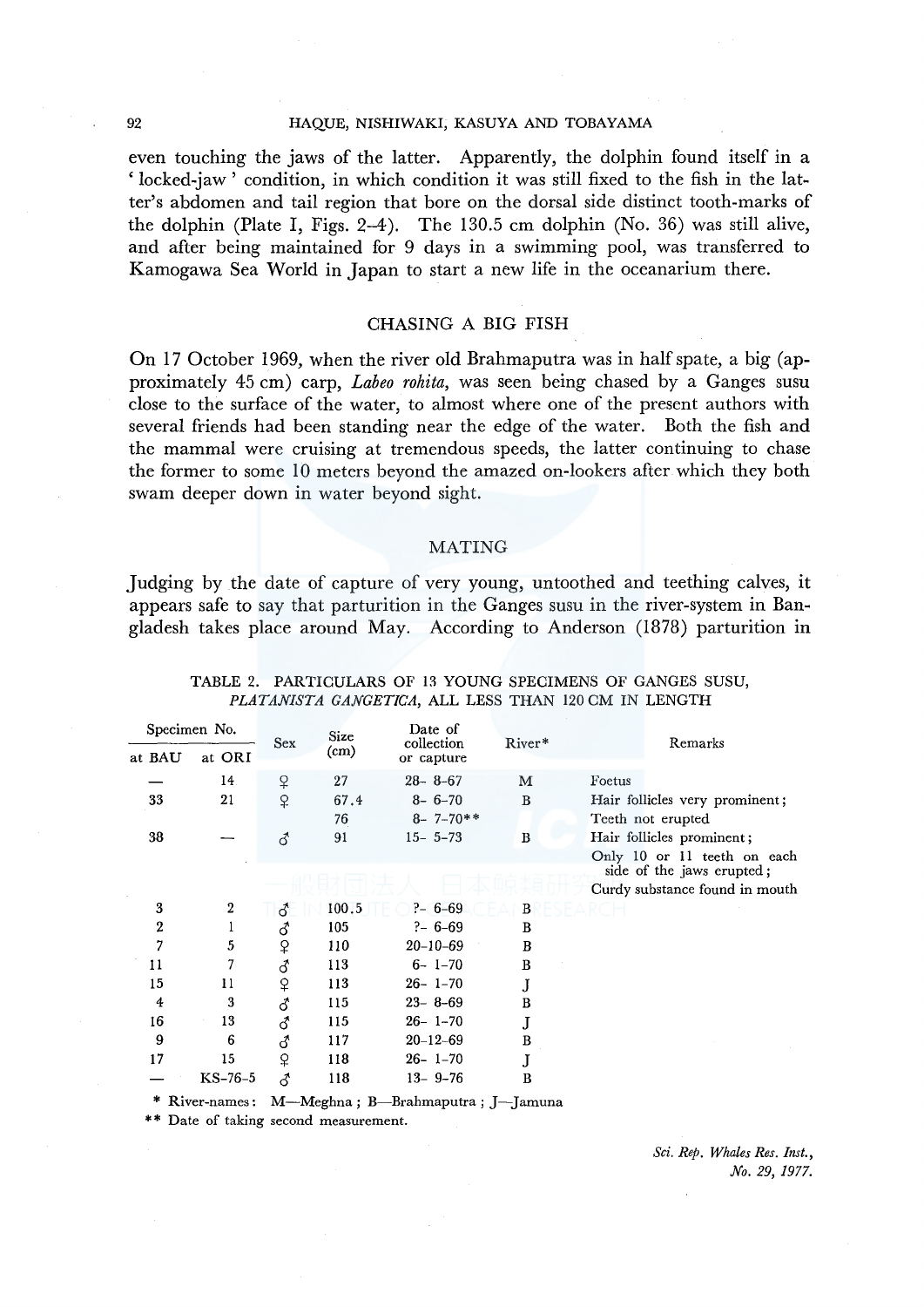the Ganges susu may occur in two seasons-between April and July, and November and December. Harrison (1972), however, believes that parturition in this animal probably occurs in April, and he gives the length of neonates as 70- 75 cm. From details of 13 young specimens, all measuring less than 120 cm (Table 2), it may reasonably be concluded that parturition in the Ganges susu takes place around May. Whether a second season for parturition exists for this animal cannot be confirmed from available data. The capture of 5 of the 13 specimens listed in the Table, all belonging to the same size-group (113-118 cm), in December-January, indicates that these were all born about the same time of the year. Since the age of these individuals was estimated with dentinal growth layers as 1.0 year (Kasuya 1972), it seems possible to expect another parturition peak around December.

There is no reliable information to estimate the period of gestation in the Ganges susu. Assuming that the period of gestation in these animals is 9 months (Anderson, *op. cit.),* mating would appear to take place around July/August. The collection of a 27 cm foetus on 28 August 1967 at Chandpur (R. Meghna) would lend support to this assumption.\*

One first-hand report from a Professor, an M.A. in Bengali language, and having no biological background, describes an incident involving two dolphins (Prof. M.A. Nawaz, BAU; pers. comm.). It was about an hour after sunset on 14 August 1959. The gentleman, while crossing the river Burhiganga at Dacca on board a small country-boat, was alarmed at violent splashings in the water of two huge struggling creatures, locked in embrace, and rolling and almost shooting out of water. Both the Professor and the boatman watched in horror this 'struggle' that was apparently an act of mating of two dolphins. The boatman was, however, categorical that it was actually so.

## ACKNOWLEDGMENT

The authors wish to thank the authorities at the Bangladesh Agricultural University, Mymensingh, Bangladesh, at the Ocean Research Institute, University of Tokyo, Japan, and at the Kamogawa Sea World, Chiba, Japan, for the generous help and co-operation received at different times during the period of study reported in the present paper.

\* Since the paper was sent to the press, a second foetus, 30 cm, has been collected on 13 October 1977 from the river Meghna.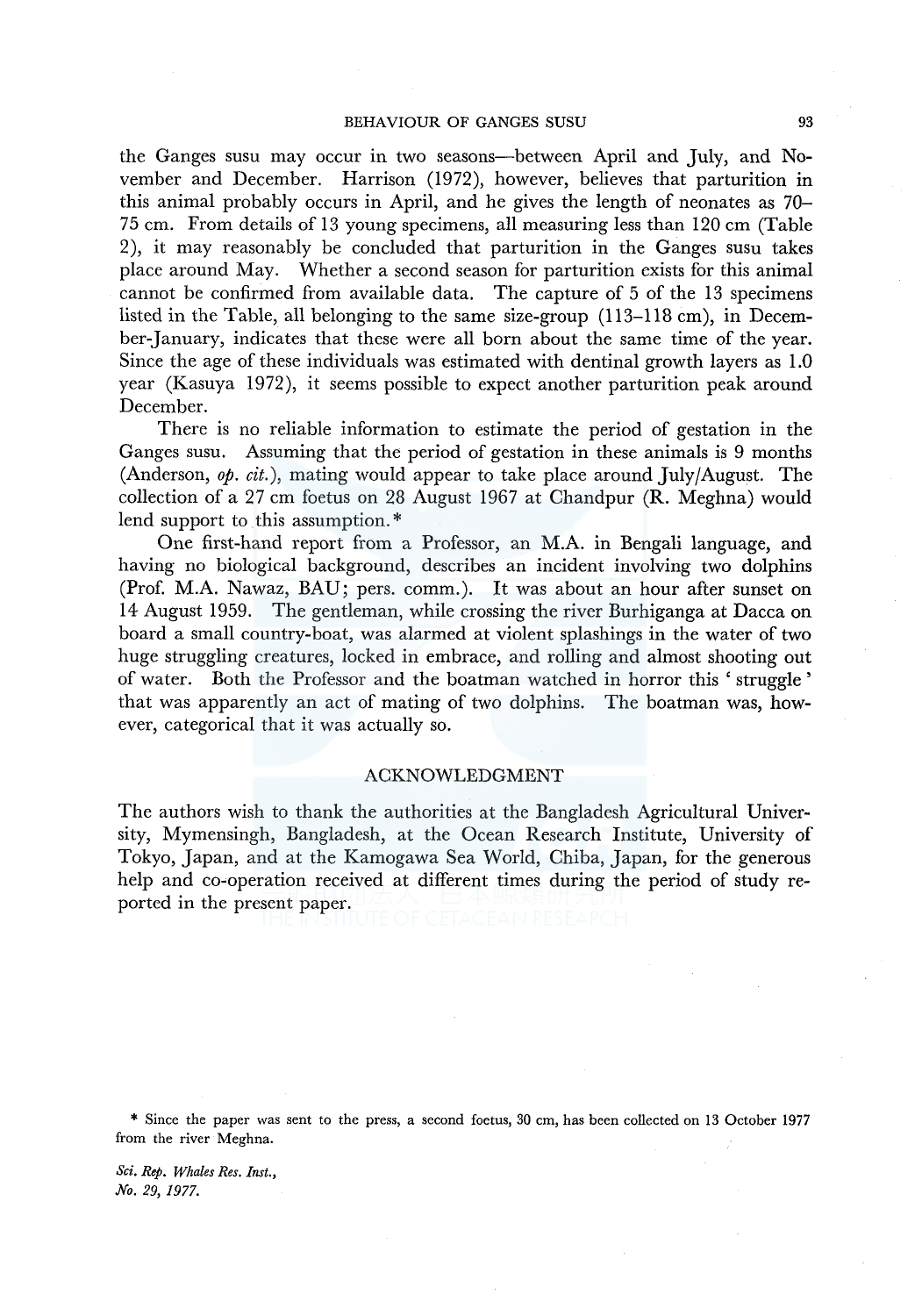#### REFERENCES

- ANDERSON, J., 1878. *Anatomical and zoological researches: comprising an account of the zoological result of the two expeditions to Western Yunnan in* 1868 *and* 1875, *and a monograph of the two cetacean genera* Platanista *and* Orcella, vol. 1. B. Quaritch, London, 564 p.
- HARRISON, R.J., 1972. Reproduction and reproductive organs in *Platanista indi* and *Platanista gangetica.*  In: *Investigatians on Centacea* Vol. IV, ed. G. Pilleri, 71-82, Berne.
- HERALD, E. S., R. L. BROWNELL, Jr., F. L. FRYE, E. J. MORRIS, W. E. EVANS, and A. B. SCOTT, 1969. Blind river dolphin: First side-swimming cetacean. *Science,* 166: 1408 :1410.
- KAsUYA, T., 1972. Some information on the growth of the Ganges dolphin with a comment on the Indus dolphin. *Sci. Rep. Whales Res. Inst.,* 24: 87-108.
- KASUYA, T., and A.K.M. AMINUL HAQUE, 1972. Some information on distribution and seasonal movement of the Ganges dolphin. *Sci. Rep. Whales Res. Inst.,* 24: 109-115.

#### EXPLANATION OF PLATE

#### PLATE I

Fig. 1. Head of a goose with rows of tooth-marks of a Ganges susu. Figs. 2-4. Specimen of a freshwater shark ( *Wallago attu)* with tooth-marks of a Ganges susu on its body.